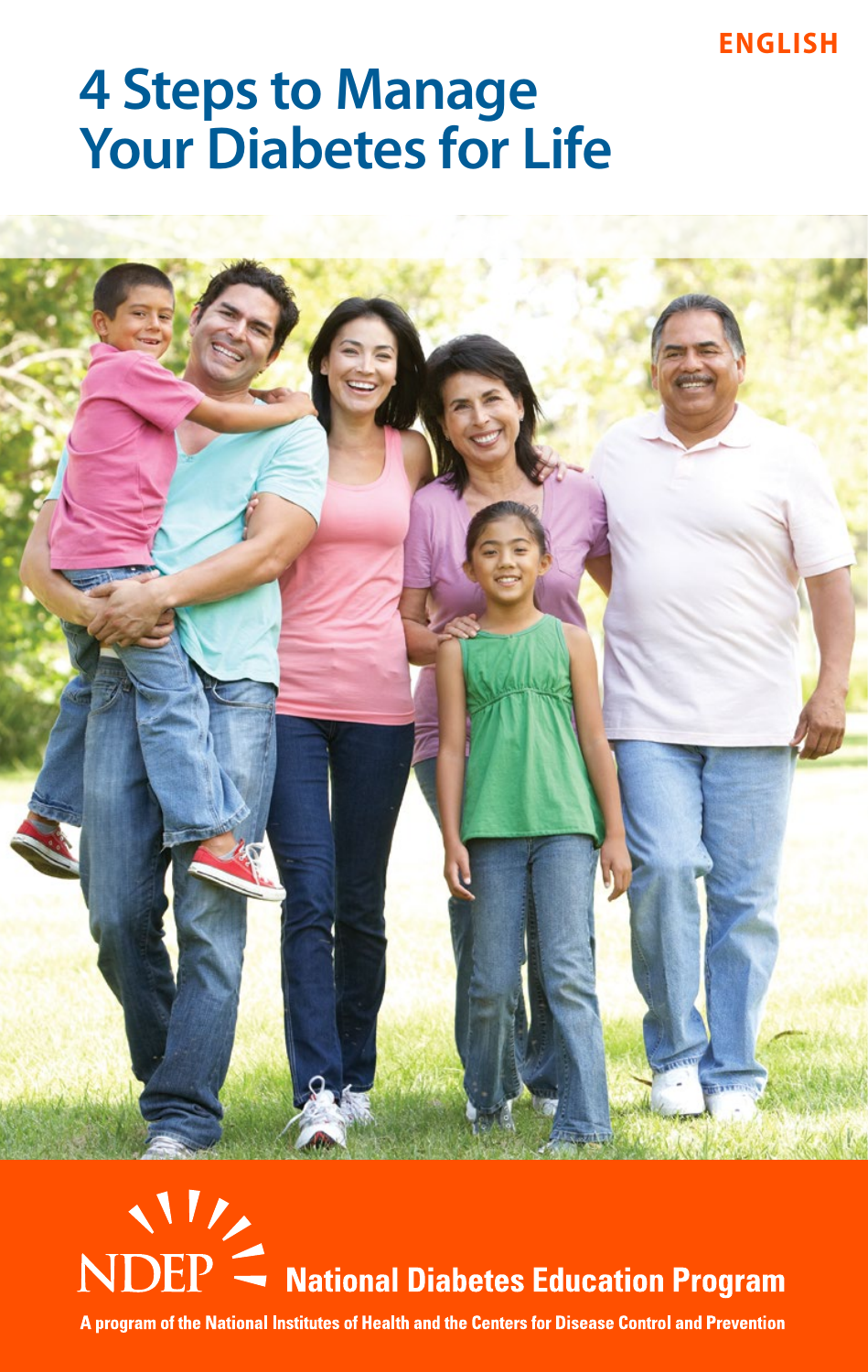This booklet gives four key steps to help you manage your diabetes and live a long and active life.



## **Contents**

| Step 1: Learn about diabetes             |                          |
|------------------------------------------|--------------------------|
| Step 2: Know your diabetes ABCs          |                          |
| Step 3: Learn how to live with diabetes  |                          |
| Step 4: Get routine care to stay healthy |                          |
| Things to remember                       |                          |
| My Diabetes Care Record                  |                          |
| To learn more                            | <b>Inside Back Cover</b> |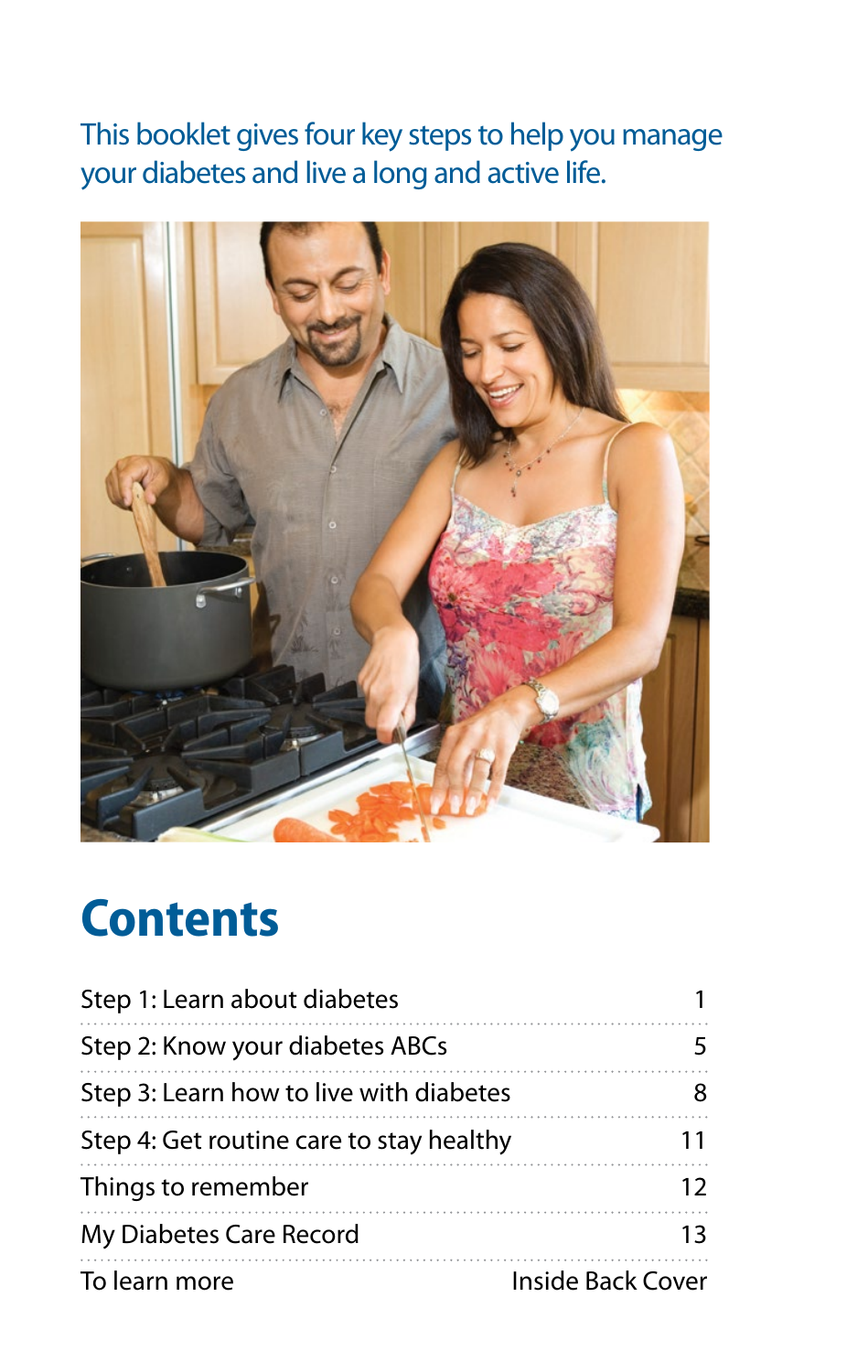



X

| XI.                 |   |
|---------------------|---|
|                     | 8 |
| XШ                  |   |
| ÌЖ                  |   |
| $\cdots$<br>W       |   |
| $\cdots$<br>М<br>bЖ | М |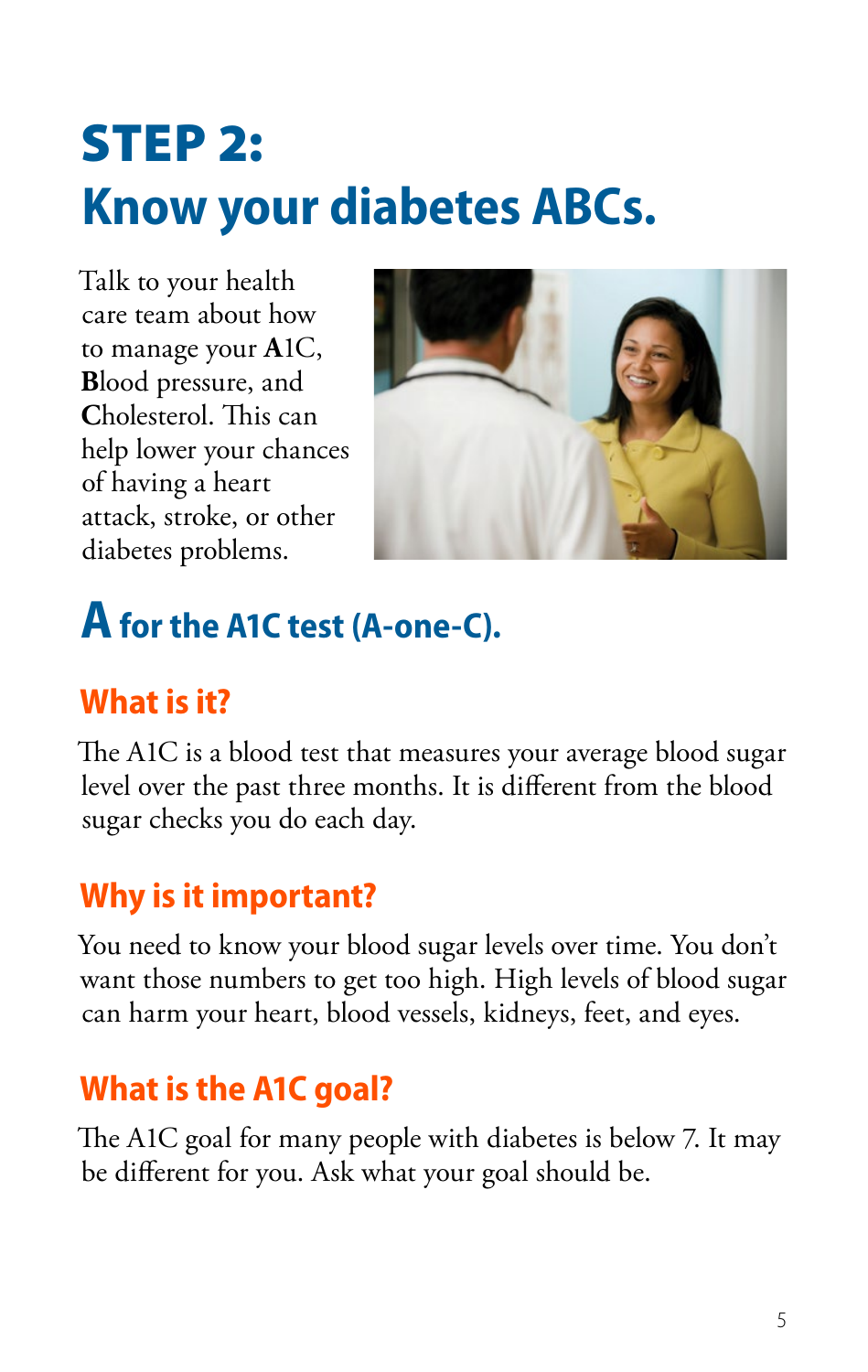## **B for Blood pressure.**

## **What is it?**

Blood pressure is the force of your blood against the wall of your blood vessels.

## **Why is it important?**

If your blood pressure gets too high, it makes your heart work too hard. It can cause a heart attack, stroke, and damage your kidneys and eyes.

## **What is the blood pressure goal?**

The blood pressure goal for most people with diabetes is below 140/90. It may be different for you. Ask what your goal should be.

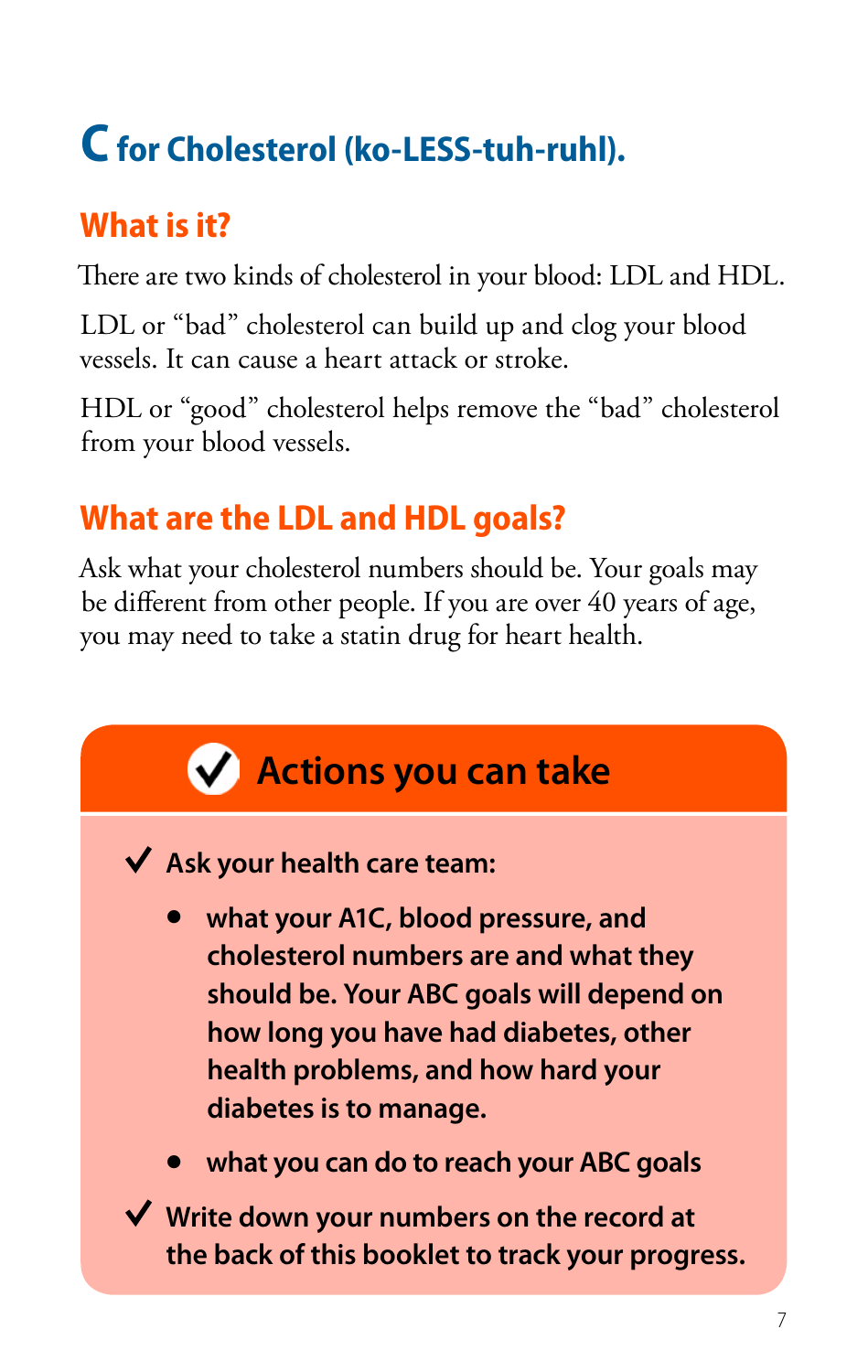# <span id="page-9-0"></span>STEP 3: **Learn how to live with diabetes.**

It is common to feel overwhelmed, sad, or angry when you are living with diabetes. You may know the steps you should take to stay healthy, but have trouble sticking with your plan over time. This section has tips on how to cope with your diabetes, eat well, and be active.

### **Cope with your diabetes.**

- Stress can raise your blood sugar. Learn ways to lower your stress. Try deep breathing, gardening, taking a walk, meditating, working on your hobby, or listening to your favorite music.
- Ask for help if you feel down. A mental health counselor, support group, member of the clergy, friend, or family member who will listen to your concerns may help you feel better.



### **Eat well.**

- Make a diabetes meal plan with help from your health care team.
- Choose foods that are lower in calories, saturated fat, trans fat, sugar, and salt.
- Eat foods with more fiber, such as whole grain cereals, breads, crackers, rice, or pasta.
- Choose foods such as fruits, vegetables, whole grains, bread and cereals, and low-fat or skim milk and cheese.
- Drink water instead of juice and regular soda.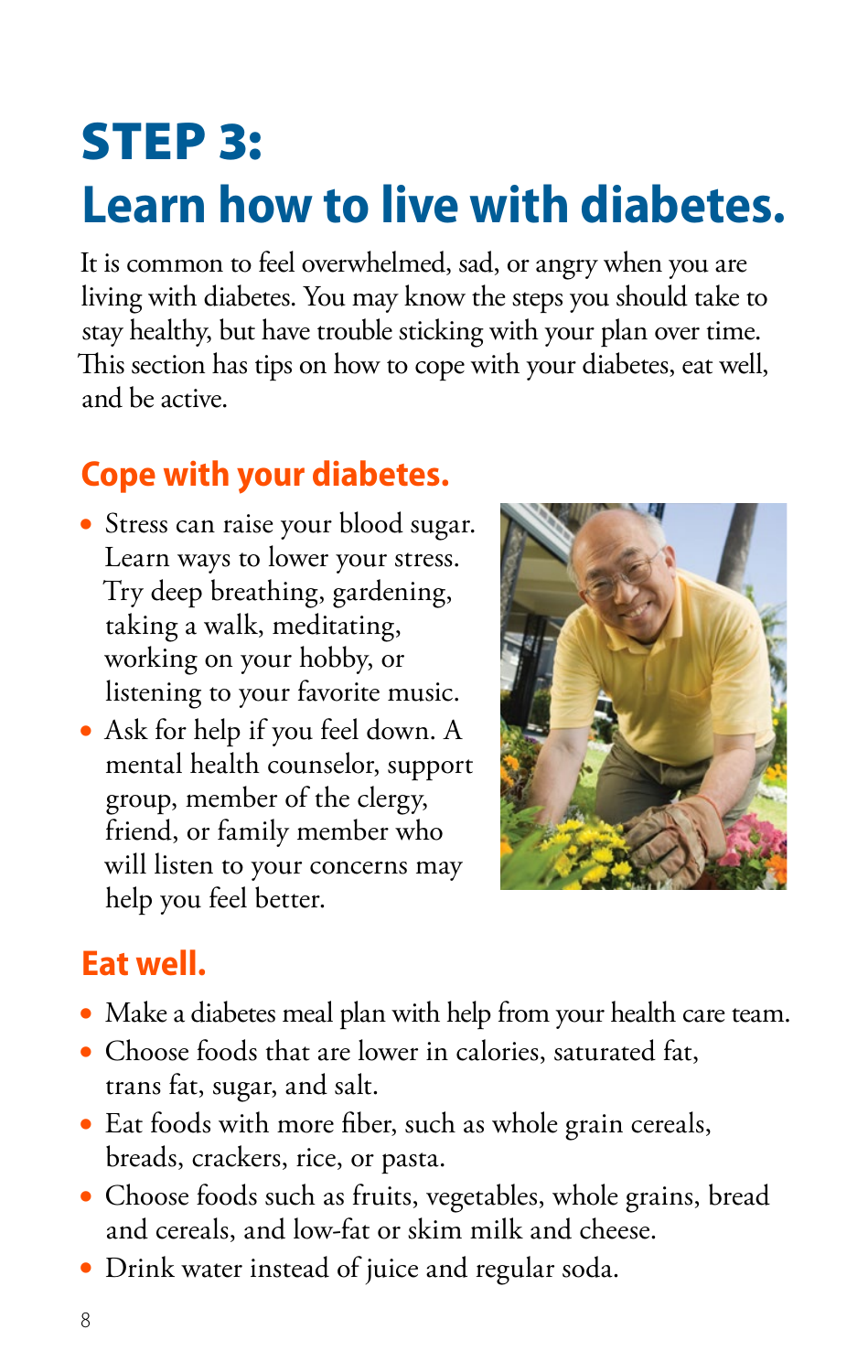

• When eating a meal, fill half of your plate with fruits and vegetables, one quarter with a lean protein, such as beans, or chicken or turkey without the skin, and one quarter with a whole grain, such as brown rice or whole wheat pasta.

### **Be active.**

- Set a goal to be more active most days of the week. Start slow by taking 10 minute walks, 3 times a day.
- Twice a week, work to increase your muscle strength. Use stretch bands, do yoga, heavy gardening (digging and planting with tools), or try push-ups.
- Stay at or get to a healthy weight by using your meal plan and moving more.



### **Know what to do every day.**

• Take your medicines for diabetes and any other health problems even when you feel good. Ask your doctor if you need aspirin to prevent a heart attack or stroke. Tell your doctor if you cannot afford your medicines or if you have any side effects.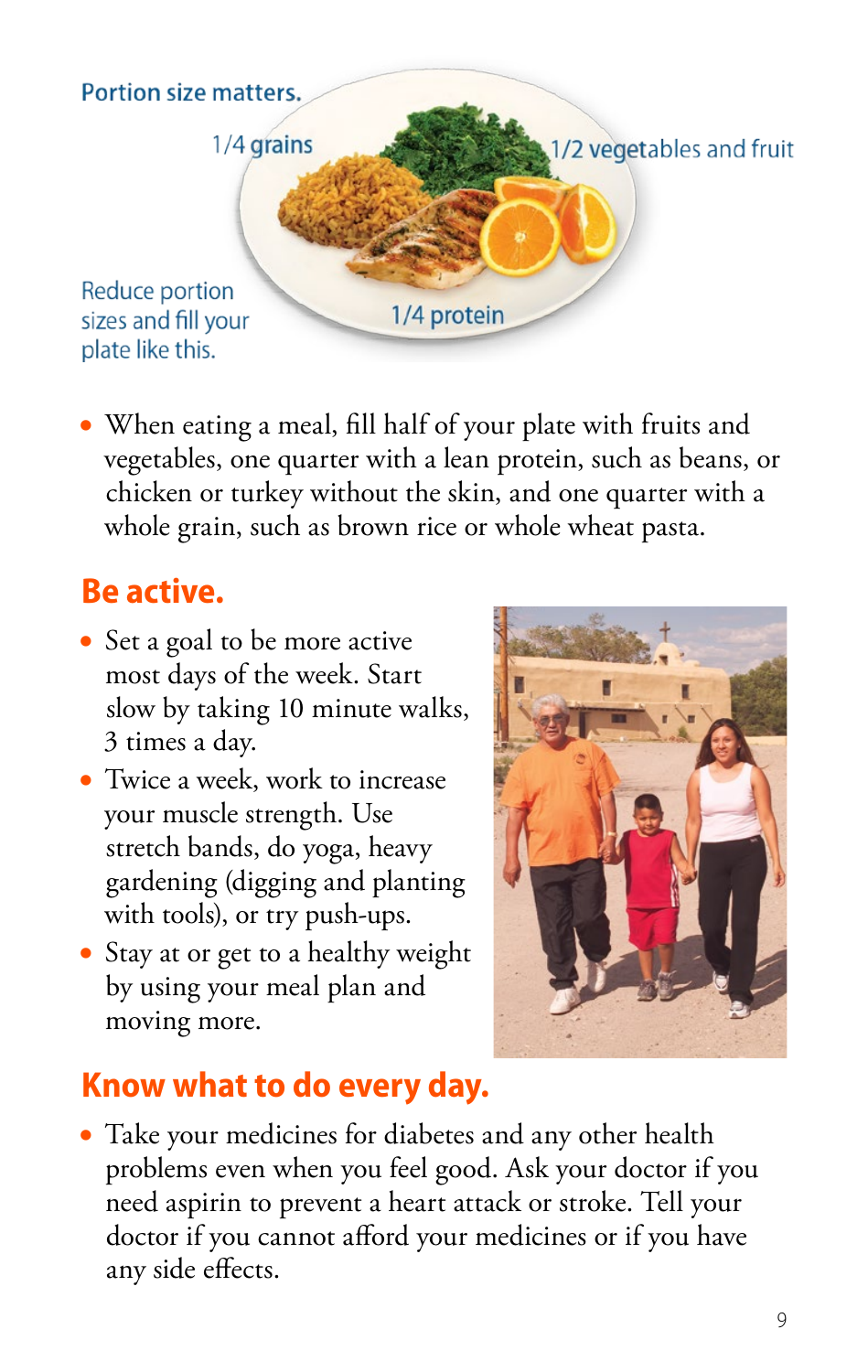- Check your feet every day for cuts, blisters, red spots, and swelling. Call your health care team right away about any sores that do not go away.
- Brush your teeth and floss every day to keep your mouth, teeth, and gums healthy.
- Stop smoking. Ask for help to quit. Call 1-800-QUITNOW (1-800-784-8669).
- Keep track of your blood sugar. You may want to check it one or more times a day. Use the card at the back of this booklet to keep a record of your blood sugar numbers. Be sure to talk about it with your health care team.
- Check your blood pressure if your doctor advises and keep a record of it.

### **Talk to your health care team.**

- Ask your doctor if you have any questions about your diabetes.
- Report any changes in your health.



- **Ask for a healthy meal plan.**
- **Ask about ways to be more active.**
- **Ask how and when to test your blood sugar and how to use the results to manage your diabetes.**
- **Use these tips to help with your self-care.**
- **Discuss how your diabetes plan is working for you each time you visit your health care team.**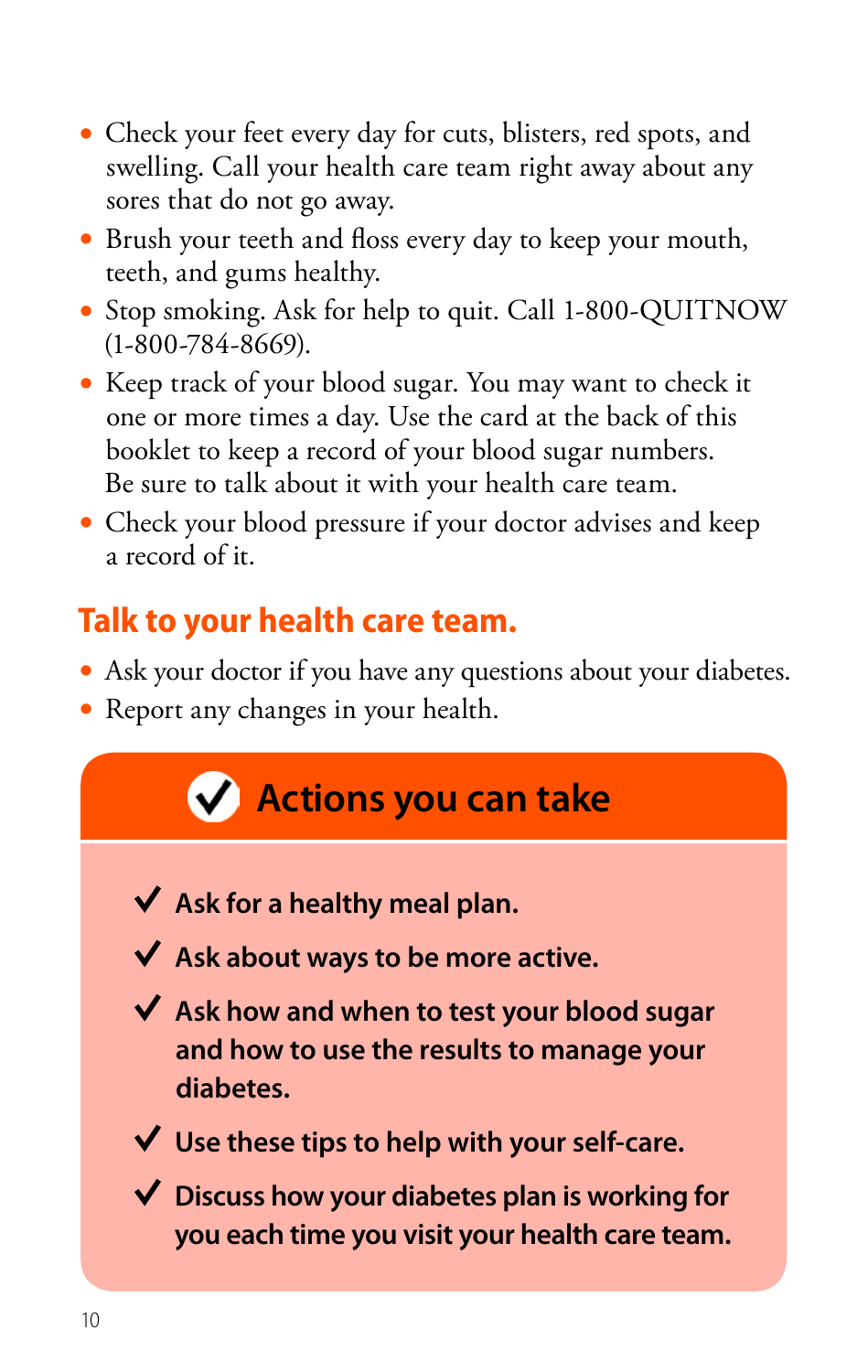# <span id="page-12-0"></span>STEP 4: **Get routine care to stay healthy.**

See your health care team **at least twice a year** to find and treat any problems early.

### **At each visit, be sure you have a:**

- blood pressure check
- $\bullet$  foot check
- weight check
- review of your self-care plan

### **Two times each year, have an:**

• A1C test. It may be checked more often if it is over 7.

### **Once each year, be sure you have a:**

- $\bullet$  cholesterol test
- complete foot exam
- dental exam to check teeth and gums
- dilated eye exam to check for eye problems
- $\bullet$  flu shot
- urine and a blood test to check for kidney problems

## **At least once in your lifetime, get a:**

- pneumonia (nu-mo-nya) shot
- hepatitis B (HEP-uh-TY-tiss) shot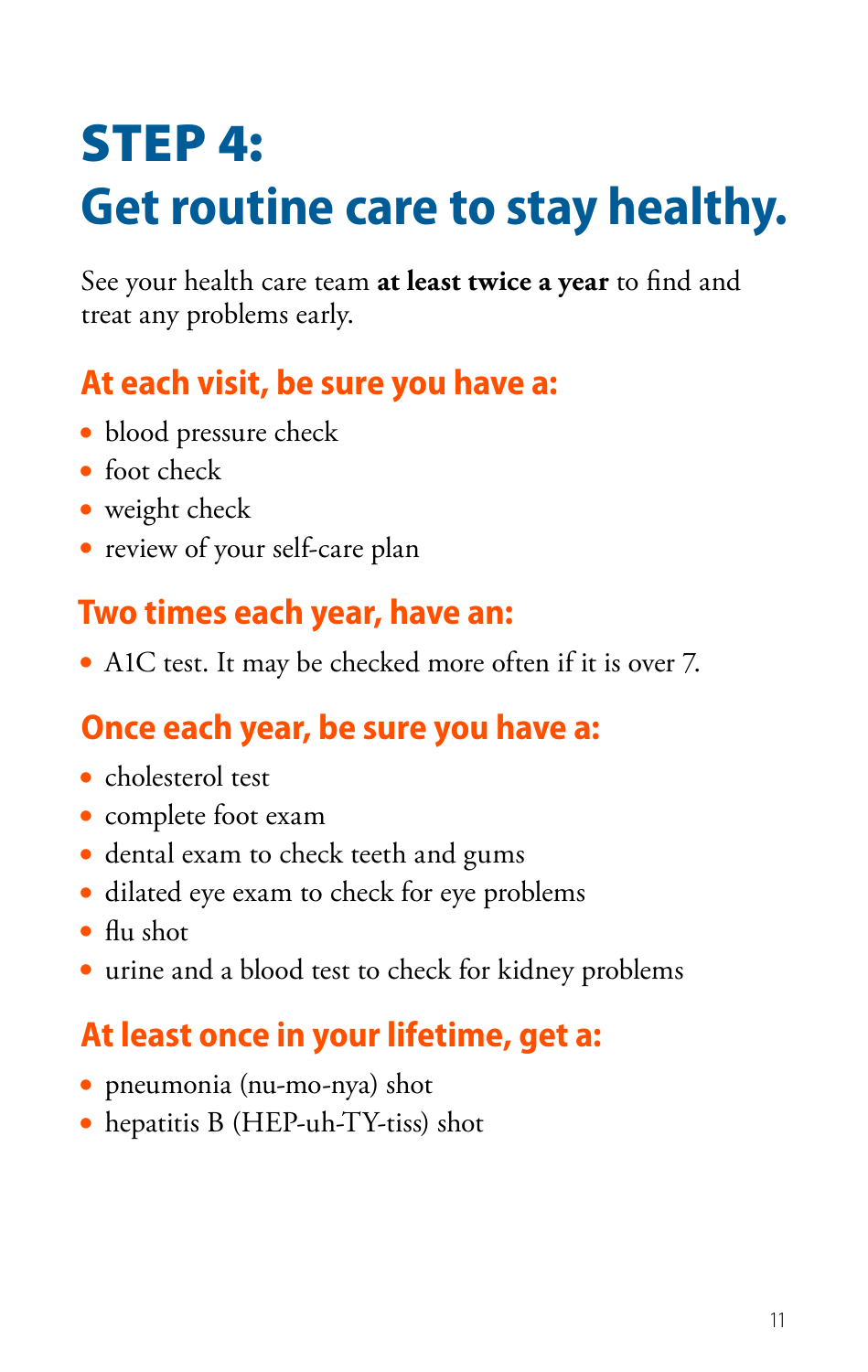### <span id="page-13-0"></span>**Medicare and diabetes.**

If you have Medicare, check to see how your plan covers diabetes care. Medicare covers some of the costs for:

- diabetes education
- diabetes supplies
- **diabetes medicine**
- $\bullet$  visits with a dietitian
- special shoes, if you need them



## **Things to Remember:**

- You are the most important member of your health care team.
- Follow the four steps in this booklet to help you learn how to manage your diabetes.
- Learn how to reach your diabetes ABC goals.
- Ask your health care team for help.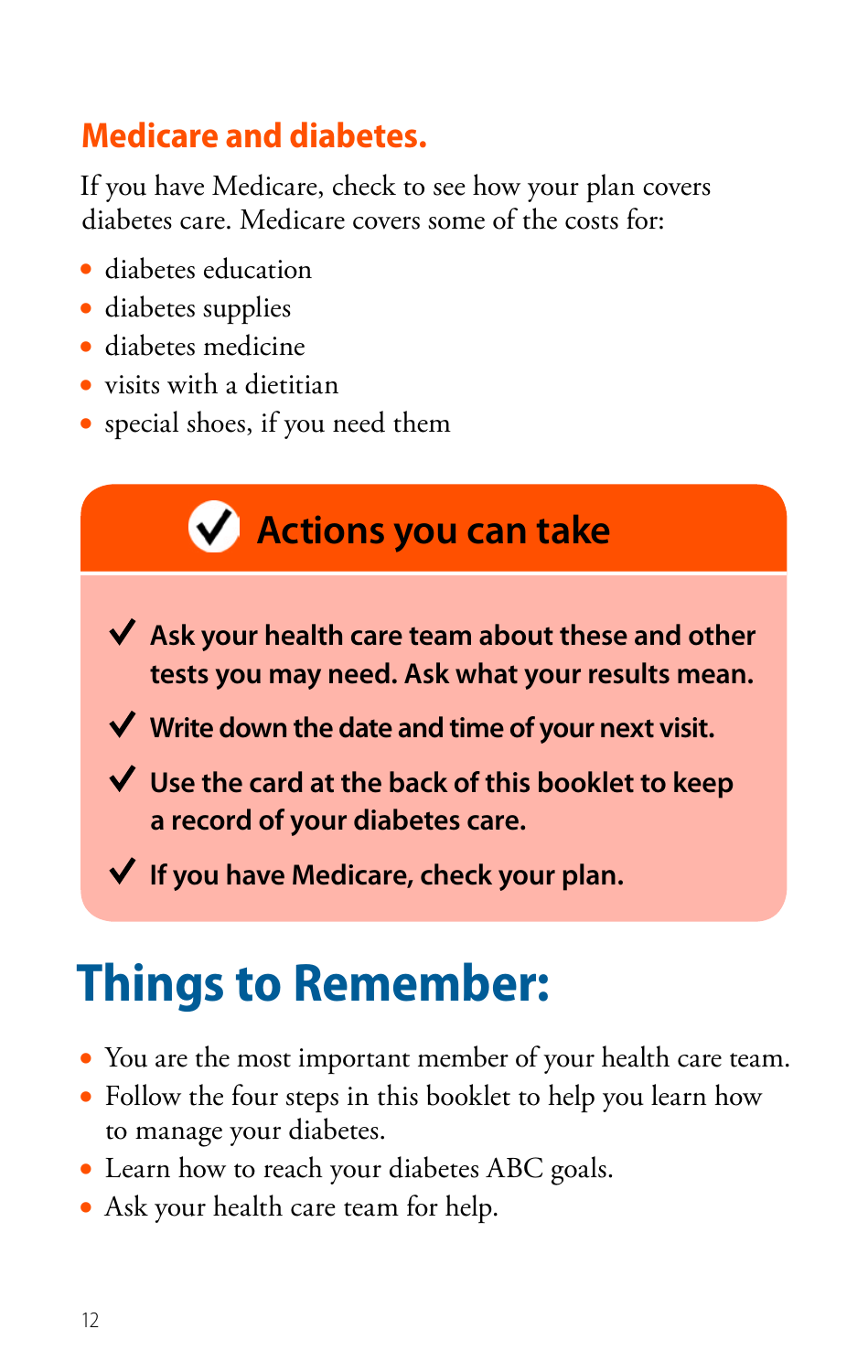# <span id="page-14-0"></span>**My Diabetes Care Record**

### **How to use the record.**

First read the shaded bar across the page. This tells you:

- the name of the test or check-up
- how often to get the test or check-up
- what your personal goal is (for A1C, blood pressure, and cholesterol)

Then, write down the date and results for each test or check-up you get. Take this card with you on your health care visits. Show it to your health care team. Talk about your goals and how you are doing.

| A1C - At least twice each year             |  |  | My goal: $\_\_$ |  |
|--------------------------------------------|--|--|-----------------|--|
| <b>Date</b>                                |  |  |                 |  |
| <b>Result</b>                              |  |  |                 |  |
| <b>Blood Pressure (BP) - At each visit</b> |  |  | My goal: $\_\_$ |  |
| <b>Date</b>                                |  |  |                 |  |
| <b>Result</b>                              |  |  |                 |  |
| <b>Cholesterol - Once each year</b>        |  |  | My goal: $\_\_$ |  |
| <b>Date</b>                                |  |  |                 |  |
| <b>Result</b>                              |  |  |                 |  |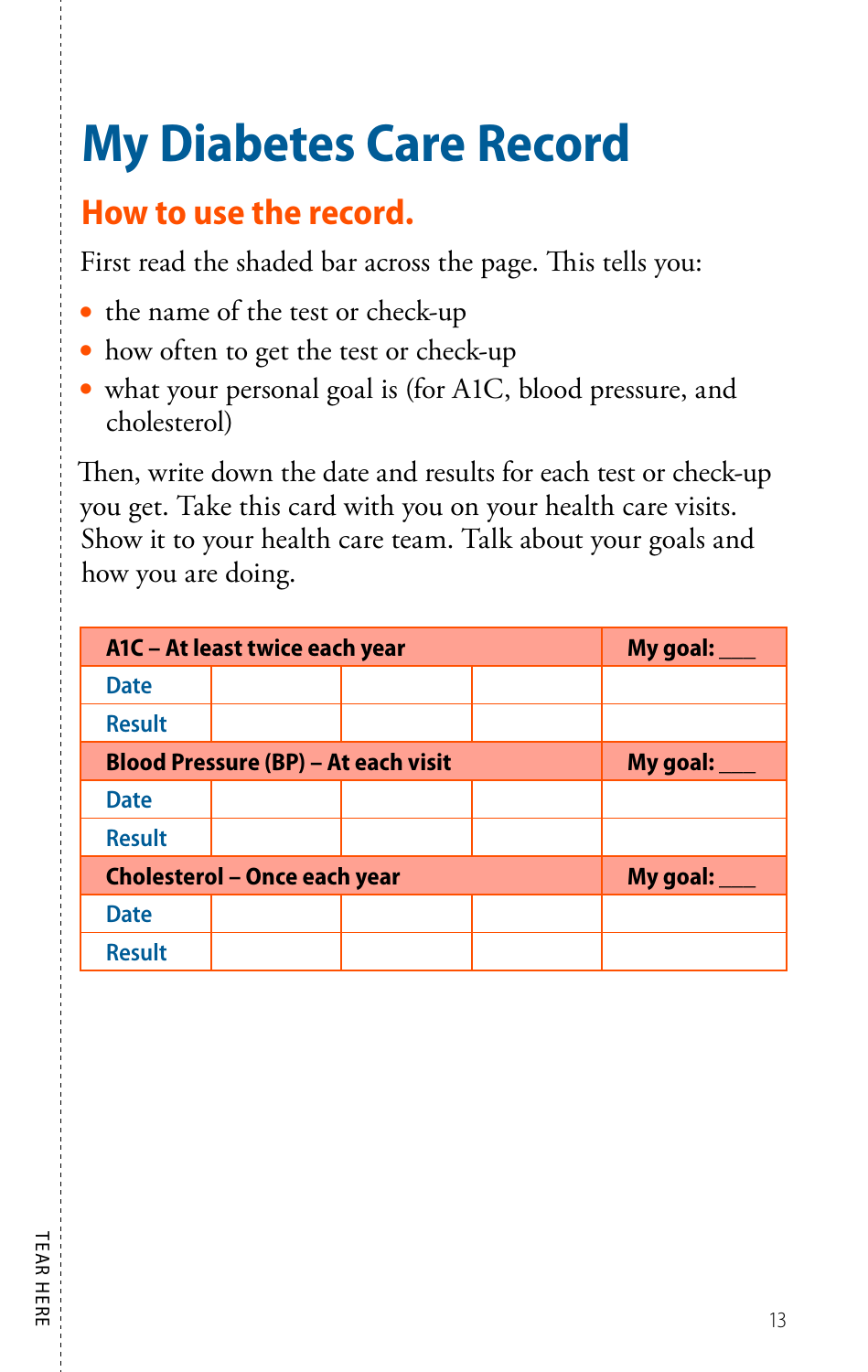# **My Diabetes Care Record**

### **How to use the record.**

Use this page to write down the date and results of each test, exam, or shot.

| <b>Each Visit</b>            | <b>Date</b> | <b>Result</b> |
|------------------------------|-------------|---------------|
| <b>Foot check</b>            |             |               |
| <b>Review self-care plan</b> |             |               |
| <b>Weight check</b>          |             |               |
| <b>Review medicines</b>      |             |               |
| <b>Once a Year</b>           | <b>Date</b> | <b>Result</b> |
| <b>Dental exam</b>           |             |               |
| <b>Dilated eye exam</b>      |             |               |
| <b>Complete foot exam</b>    |             |               |
| <b>Flu shot</b>              |             |               |
| <b>Kidney check</b>          |             |               |
| <b>At least Once</b>         | <b>Date</b> | <b>Result</b> |
| <b>Pneumonia shot</b>        |             |               |
| <b>Hepatitis B shot</b>      |             |               |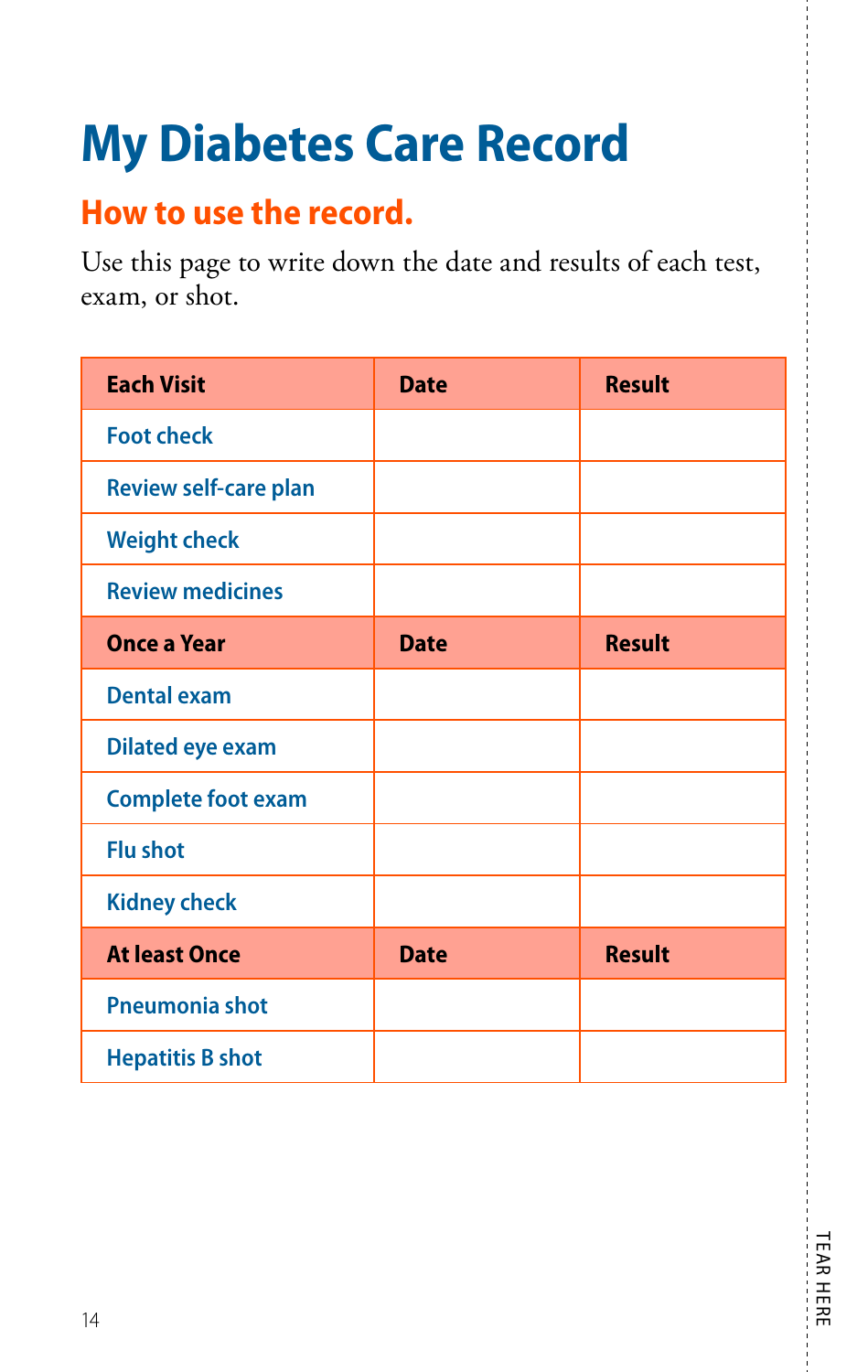# **Self Checks of Blood Sugar**

### **How to use this card.**

This card has three sections. Each section tells you when to check your blood sugar: before each meal, 1 to 2 hours after each meal, and at bedtime. Each time you check your blood sugar, write down the date, time, and results. Take this card with you on your health care visits. Show it to your health care team. Talk about your goals and how you are doing.

|                                                                                                      | <b>Date</b> | <b>Time</b> | <b>Result</b> |
|------------------------------------------------------------------------------------------------------|-------------|-------------|---------------|
| <b>My blood</b><br>sugar before<br>meals:<br><b>Usual goal</b><br>70 to 130*<br>My goal:             |             |             |               |
| <b>My blood</b><br>sugar 1-2<br>hours after<br>meals:<br><b>Usual goal</b><br>below 180*<br>My goal: |             |             |               |
| <b>My blood</b><br>sugar at<br>bedtime:<br><b>Usual goal</b><br>110 to 150*<br>My goal:              |             |             |               |

\*Your blood sugar goals may be different if you are an older adult (over 65) and have had diabetes a long time. They may be different if you have other health problems like heart disease, or your blood sugar often gets too low.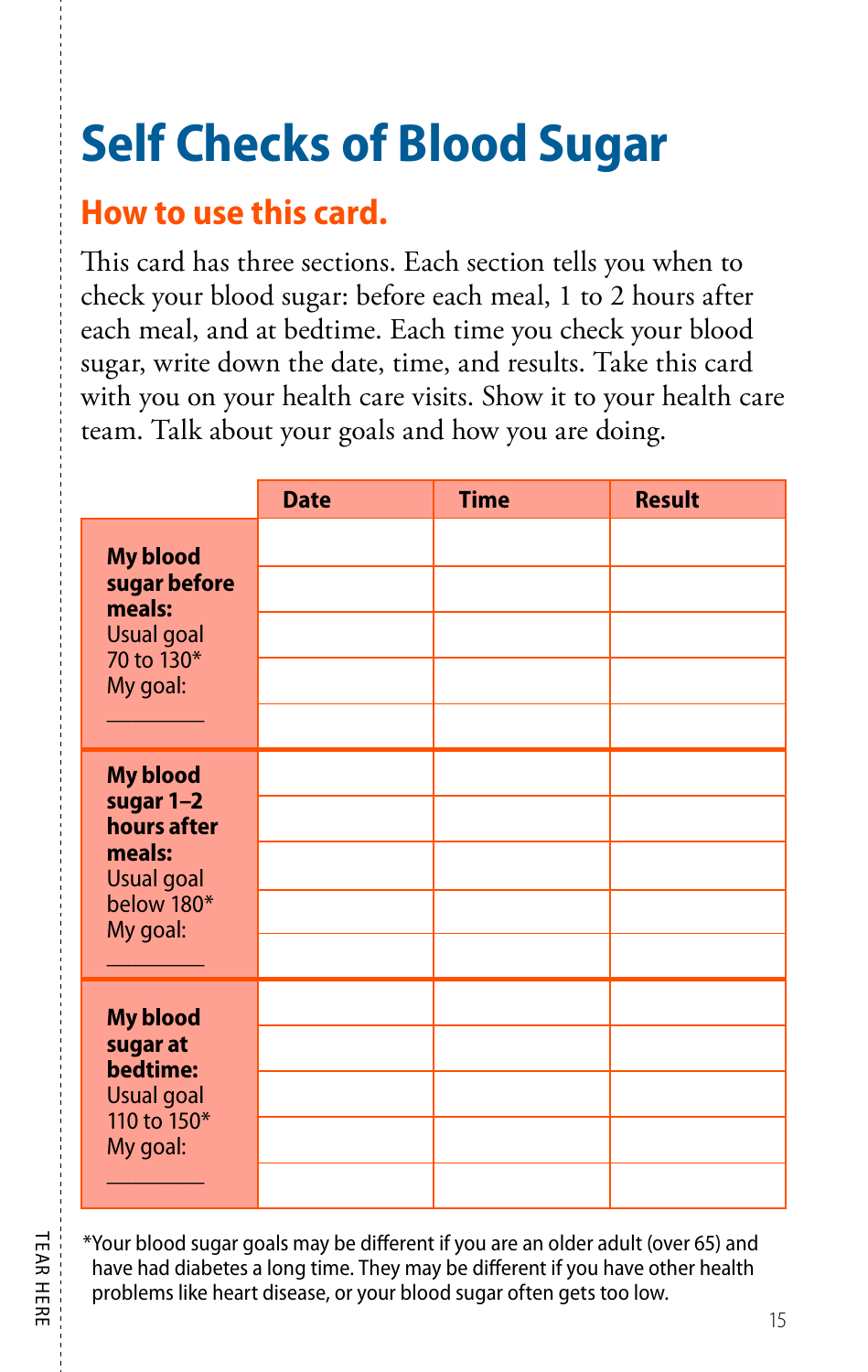

|    | TEAR HERE |
|----|-----------|
|    |           |
| 16 |           |
|    |           |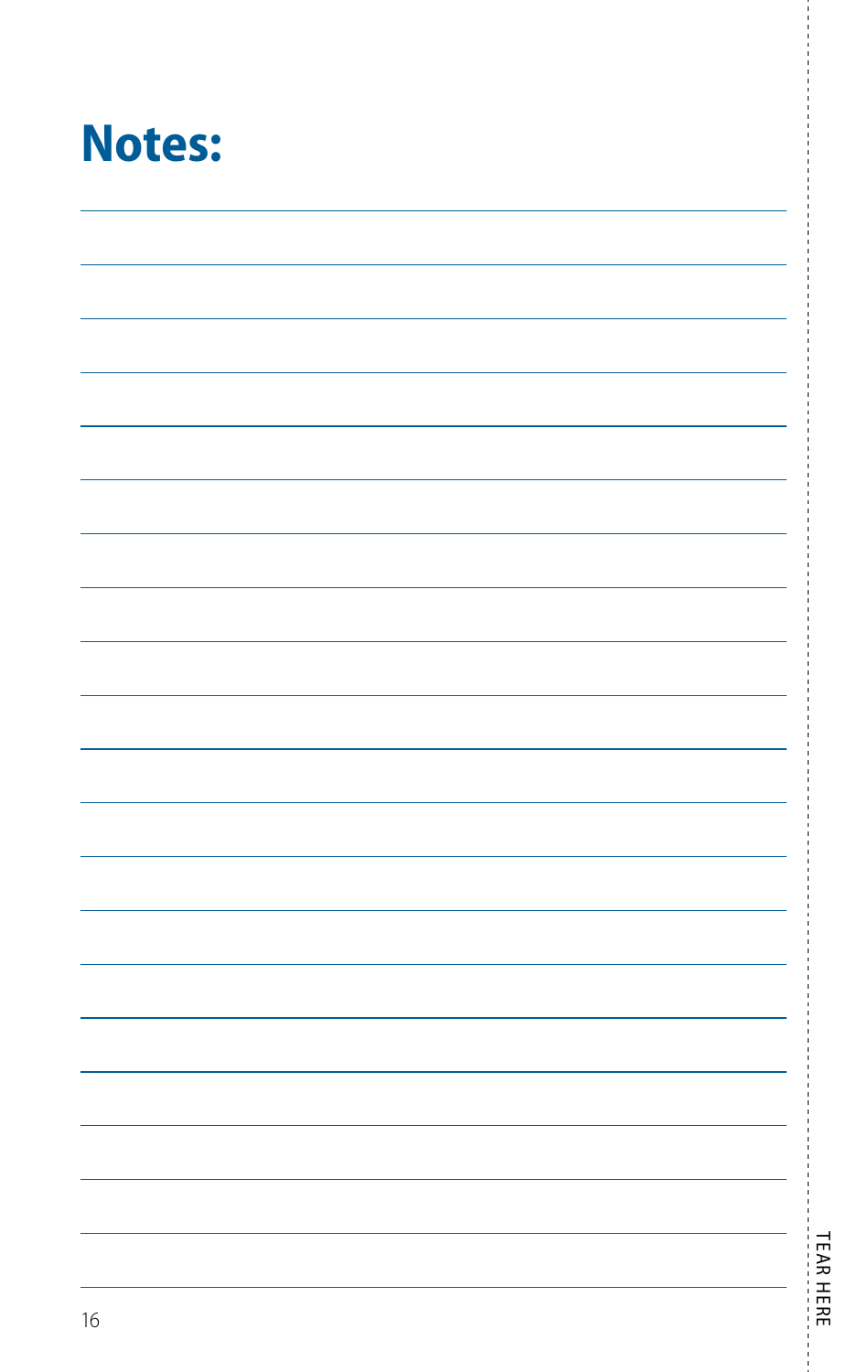# <span id="page-18-0"></span>**To learn more:**

**National Diabetes Education Program** 1-888-693-NDEP (1-888-693-6337) [www.YourDiabetesInfo.org](http://www.YourDiabetesInfo.org)

#### **Diabetes HealthSense:**

An online library of resources for living well. [www.YourDiabetesInfo.org/HealthSense](http://ndep.nih.gov/resources/diabetes-healthsense/index.aspx)

**Academy of Nutrition and Dietetics**  1-800-877-1600 [www.eatright.org](http://www.eatright.org)

**American Association of Diabetes Educators** 1-800-338-3633 [www.diabeteseducator.org](http://www.diabeteseducator.org)

#### **American Diabetes Association**

1-800-DIABETES (1-800-342-2383) [www.diabetes.org](http://www.diabetes.org)

**American Heart Association** 1-800-AHA-USA1 (1-800-242-8721) [www.heart.org](http://www.heart.org/HEARTORG/)

#### **Centers for Disease Control and Prevention** 1-800-CDC-INFO (1-800-232-4636) [www.cdc.gov/diabetes](http://www.cdc.gov/diabetes)

**Centers for Medicare & Medicaid Services** 1-800-MEDICARE (1-800-633-4227) [www.medicare.gov](http://www.medicare.gov/)

#### **JDRF**

1-800-533-CURE (1-800-533-2873) [www.jdrf.org](http://www.jdrf.org/)

#### **National Institute of Diabetes and Digestive and Kidney Diseases**

National Diabetes Information Clearinghouse 1-800-860-8747 [www.diabetes.niddk.nih.gov](http://www.diabetes.niddk.nih.gov)

**National Kidney Disease Education Program**  1-866-4-KIDNEY (1-866-454-3639) [www.nkdep.nih.gov](http://www.nkdep.nih.gov)